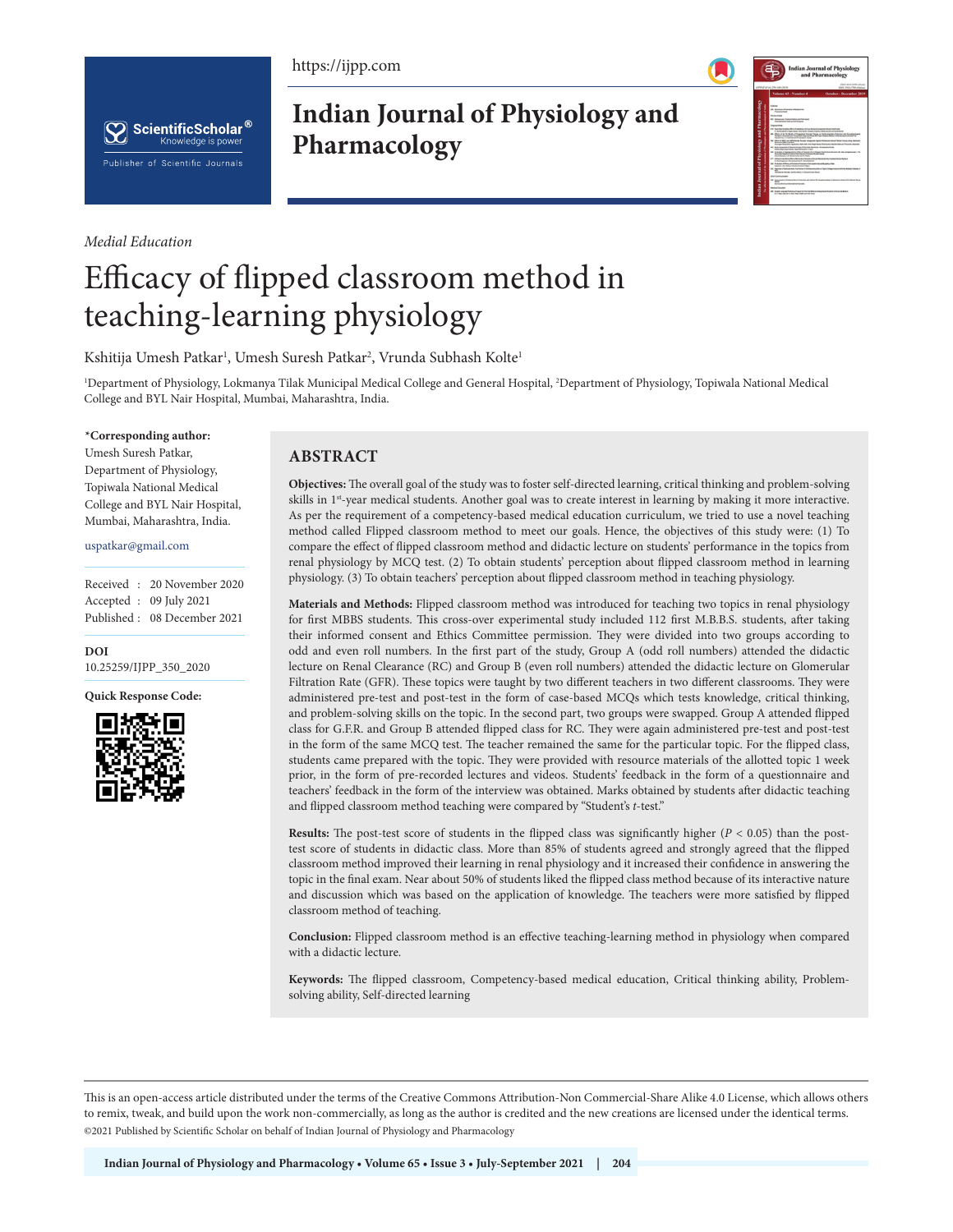## **INTRODUCTION**

New generation students are losing interest in didactic lectures.[1] It reflects in their poor attendance, attention and performance.[2-5] Students lack training in problem-solving and critical thinking.<sup>[6]</sup> They are also not aware of selfdirected learning.<sup>[7]</sup> However, these students are interested in interactive learning.[2,3] They are also interested in online learning which is evident by their constant online availability. New Competency Based Medical Education demands the development of all these competencies such as problem solving ability, critical thinking abilities, and self -directed learning in students. It also encourages the use of novel interactive teaching-learning methods and technology in teaching. To serve all these purposes, a teaching method like "small group teaching" is not always feasible. Hence, we decided to test the efficacy of an alternative method with the same impact of interactive learning which is known as the "flipped classroom method."[8] Flipped classroom method is also known as the inverted classroom method. This is a type of blended learning where students are provided with the study material in the form of recorded lectures, videos, games, etc., for learning at home and they come prepared in the classroom for an interactive session. In the discussion, they apply their learned knowledge in critical thinking for case studies and problem solving. Many studies have been conducted in Western and Asian countries for the perception of students and teachers about flipped classroom method. However, a very few studies have actually tested the efficacy of flipped classroom method.<sup>[9]</sup> Hence, we conducted this study with objectives, to compare the effect of flipped classroom method and didactic lecture on students' performance in the topics from renal physiology by MCQ test and to obtain students' and teachers' perception about flipped classroom method in teaching-learning physiology.

#### **MATERIALS AND METHODS**

This cross-over experimental study was conducted in 115 first M.B.B.S. students after taking their informed consent and Ethics Committee permission. However, only 112 students were considered eligible because three of them attended the wrong class (which was not assigned to them as a topic for flipped class) on the day of study. Out of these 112 students, four students were absent for a didactic lecture on the topic – "Renal Clearance (RC)." For the pre-test of flipped class on topics – 'Glomerular Filtration Rate (GFR)' and "RC," two and four students were absent, respectively. All participant students were divided into two groups according to odd and even roll numbers.

Two topics in renal physiology with clinical application, GFR and RC were selected. Two MCQ question papers comprising of knowledge-based, problem solving, and case-based MCQs on each topic were prepared. These MCQs were selected from different textbooks of physiology and validated by subject experts in the department of physiology. The teachers involved were trained in flipped classroom teaching. Feedback questionnaire was developed after a thorough literature review, focus group discussion of faculty of the Department of Physiology, and validated by MEU members. It was finalised after conducting cognitive interviews and conducting pilot testing.[10] The questionnaire includes the questions regarding whether or how flipped class improved students' learning, engagement, and satisfaction. Their difficulties and suggestions were also asked in the feedback. In the first part of the study, Group A (odd roll numbers) attended the didactic lecture on RC and Group B (even roll numbers) attended the didactic lecture on GFR. Topics were taught by two different teachers in two different classrooms. The students were administered the same pre-test and post-test before and after the class. In the second part, two groups were swapped. Group A attended flipped class for GFR. and Group B attended flipped class for RC.

| Part 1: Didactic lecture       |                        |               | Part 2: Flipped class |                        |  |
|--------------------------------|------------------------|---------------|-----------------------|------------------------|--|
| Topic RC<br>Teacher P          | Topic GFR<br>Teacher O |               | Topic RC<br>Teacher P | Topic GFR<br>Teacher O |  |
| Group A<br>(Control) (Control) | Group B                | $\rightarrow$ | Group B<br>(Study)    | Group A<br>(Study)     |  |

For the flipped class, students came prepared with the topic. They were provided with resource materials of the allotted topic, 1 week prior in the form of pre-recorded lectures and videos. During the flipped class of 1 hour duration, the students were allowed to discuss their difficulties and doubts for about 15 min. The peer students were encouraged to clear their doubts. Then they were given four different cases to discuss in four groups. Every group presented and discussed a case with the whole class for about 10 min each. The teacher played the role of a facilitator and guided the students whenever required. At the end of the class, the teacher summarised the topic. They were administered the same pre-test and post-test before and after the class. The teacher remained the same for the particular topic. Feedback from students was taken and analysed on a 5-point Likert scale. Teachers' feedback was taken in the form of an interview. Qualitative analysis of teachers' feedback and open-ended questions in the students' feedback was done to identify the key themes.

#### **Statistical analysis**

Statistical analysis was done using SPSS version 21.

- 1. The post-test score in the study group (flipped classroom method) was compared with the post-test score of the control group (didactic lecture) by unpaired "*t*" test.
- 2. The pre-test score of each group (RC didactic, RC flipped, GFR didactic, GFR flipped) was compared with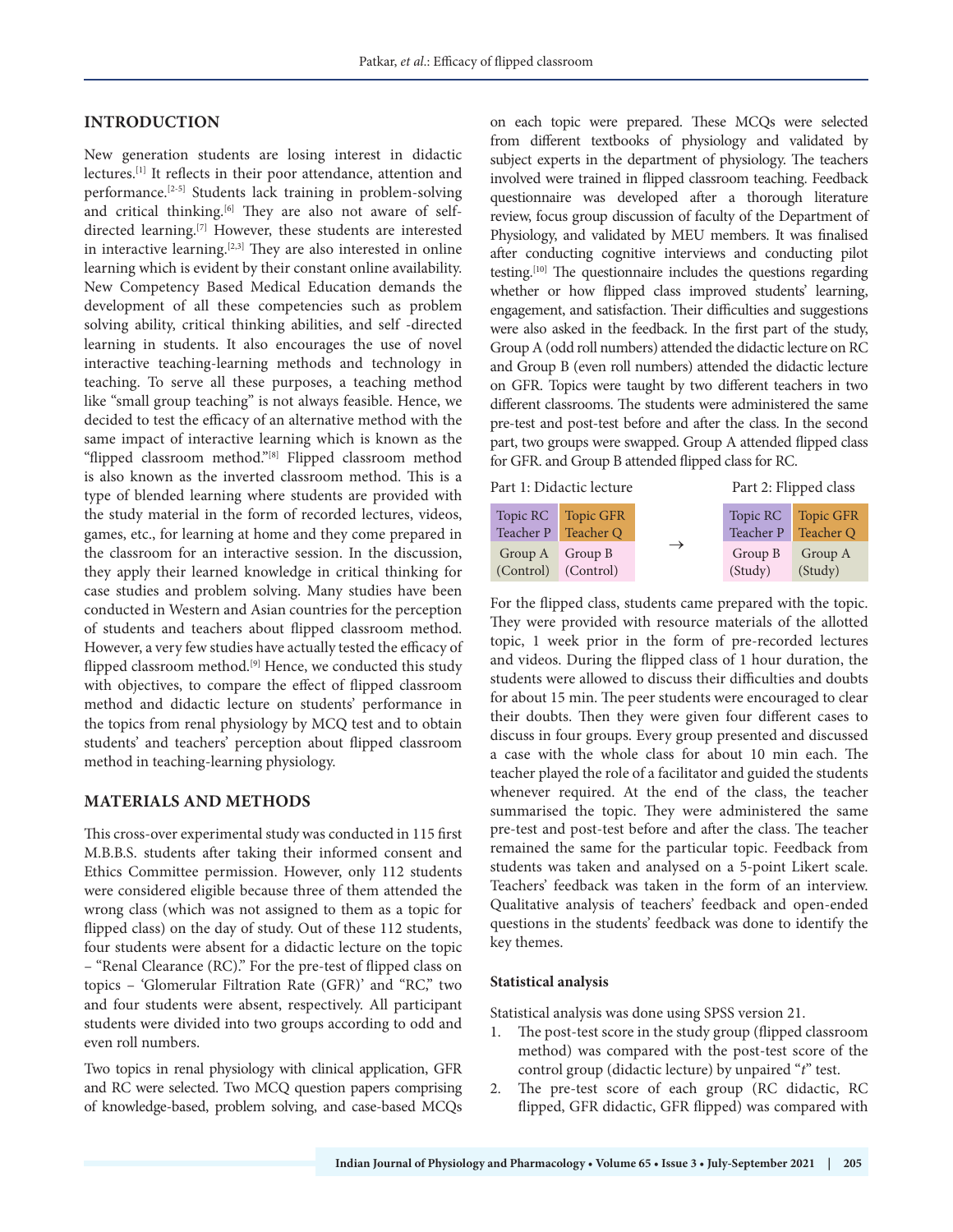its own post-test score by paired "*t*" test

3. Since the pre-test score of the flipped class showed trend of being higher than that of didactic lecture for both topics, we compared delta score between the flipped classroom and the didactic lecture.

## **RESULTS**

- 1. According to [Table 1], the post-test score of students in the flipped class was significantly high  $(P < 0.05)$ compared to the post-test score of students in didactic class in both the groups RC and GFR.
- 2. According to [Table 2], the post-test score was significantly high (*P* < 0.001) compared to the pre-test score in both the methods flipped as well as didactic in all groups.
- 3. According to [Table 3], delta score of the flipped class was not significant (*P* > 0.05) compared to delta score of the didactic class.

According to [Table 4], More than 90% of students agree that flipped class is engaging, motivating, improves their problem solving skills, critical thinking skills and learning in renal physiology.

1. One open-ended question was asked about the cause of their liking or disliking for flipped classroom method. Near about 50% of students liked the flipped classroom method because of its interactive nature (student-teacher,

peer) and discussion which was based on the application of knowledge. Other reasons for the liking of the flipped class were like pre-reading helps to prepare topic better, a better understanding of a topic by this method, better engagement, immediate feedback of learning, learning possible at one's own pace, and increases confidence.

- 2. One more open-ended question was asked inviting suggestions for improvement in the flipped classroom method. The majority of students suggested that more time should be given for discussion during the class and before the flipped class for preparation of the topic. The topic of the flipped class should be small. They also suggested of making smaller groups of students for case discussion. They wanted improvement in the audio quality of the recorded lecture.
- 3. In teachers' view, the preparation for flipped class takes more time and effort by teachers. Furthermore, more efforts are required to make all the students actively participate during the discussion. However, it gives more satisfaction to conduct flipped class.

## **DISCUSSION**

A very few studies have investigated the effect of flipped classroom method on students' performance. In our study, according to [Table 2], the post-test score is significantly more compared to the pre-test score in both the methods

| <b>Table 1:</b> Comparison of post-test score in Didactic and Flipped Class group.               |            |                   |              |                                       |                                            |          |  |
|--------------------------------------------------------------------------------------------------|------------|-------------------|--------------|---------------------------------------|--------------------------------------------|----------|--|
| S. No.                                                                                           | Group      | (N) Flipped Class | (N) Didactic | Post-test-didactic<br>$(Mean \pm SD)$ | Post-test-flipped<br>$class (Mean \pm SD)$ | P-value  |  |
|                                                                                                  | <b>GFR</b> | 56                | 56           | $3.714 \pm 1.107$                     | $4.143 \pm 0.923$                          | $0.028*$ |  |
|                                                                                                  | RC         | 56                | 52           | $3.904 \pm 1.417$                     | $4.446 \pm 1.043$                          | $0.025*$ |  |
| *P<0.05 Significant, N: Number of students, RC: Renal clearance, GFR: Glomerular filtration rate |            |                   |              |                                       |                                            |          |  |

| Table 2: Comparison of pre-test and post-test score.                                              |              |    |                    |                     |          |  |  |
|---------------------------------------------------------------------------------------------------|--------------|----|--------------------|---------------------|----------|--|--|
| S. No.                                                                                            | Group        | N  | Pre-test (Mean±SD) | Post-test (Mean±SD) | P-value  |  |  |
| 1.                                                                                                | Didactic-RC  | 52 | $2.077 \pm 1.398$  | $3.904 \pm 1.417$   | $0.000*$ |  |  |
| 2.                                                                                                | Flipped-RC   | 52 | $2.692 \pm 0.829$  | $4.519 \pm 1.019$   | $0.000*$ |  |  |
| 3.                                                                                                | Didactic-GFR | 56 | $2.161 \pm 1.124$  | $3.714 \pm 1.107$   | $0.000*$ |  |  |
| 4.                                                                                                | Flipped-GFR  | 54 | $2.296 \pm 1.092$  | $4.111 \pm 0.924$   | $0.000*$ |  |  |
| *P<0.001 Significant, N: Number of students, RC: Renal clearance, GFR: Glomerular filtration rate |              |    |                    |                     |          |  |  |

| Table 3: Comparison of Delta score in Didactic and Flipped Class group.                         |            |                   |                |                                         |                                              |         |  |  |
|-------------------------------------------------------------------------------------------------|------------|-------------------|----------------|-----------------------------------------|----------------------------------------------|---------|--|--|
| S. No.                                                                                          | Group      | (N) Flipped Class | $(N)$ Didactic | Delta score-didactic<br>$(Mean \pm SD)$ | Delta score-Flipped<br>$class (Mean \pm SD)$ | P-value |  |  |
|                                                                                                 | <b>GFR</b> | 54                | 56             | $1.554 \pm 1.347$                       | $1.815 \pm 1.304$                            | 0.304   |  |  |
| 2.                                                                                              | RC         | 52                | 52             | $1.712 \pm 1.612$                       | 1.923±1.117                                  | 0.439   |  |  |
| P<0.05 Significant, N: Number of students, RC: Renal clearance, GFR: Glomerular filtration rate |            |                   |                |                                         |                                              |         |  |  |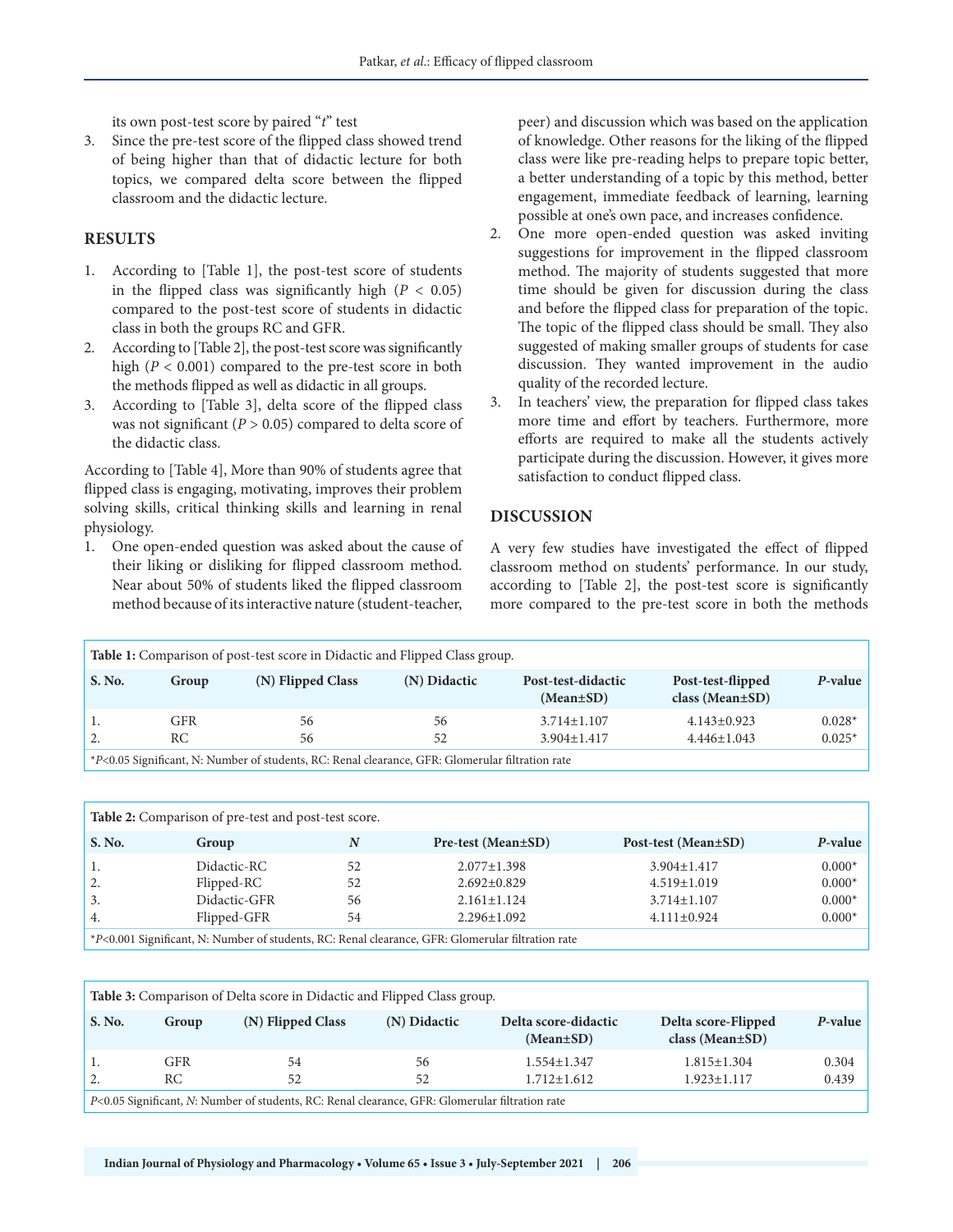| Table 4: Students feedback analysed on Likert scale. |                                                                                             |                             |                 |                                         |       |                          |                                          |  |
|------------------------------------------------------|---------------------------------------------------------------------------------------------|-----------------------------|-----------------|-----------------------------------------|-------|--------------------------|------------------------------------------|--|
| S. No.                                               | Question                                                                                    | <b>Strongly</b><br>disagree | <b>Disagree</b> | <b>Neither</b><br>agree nor<br>disagree | Agree | <b>Strongly</b><br>agree | $%$ (Agree+<br><b>Strongly</b><br>agree) |  |
| 1.                                                   | The flipped classroom allows better<br>communication with other students.                   | 1                           | 3               | 12                                      | 66    | 33                       | 86                                       |  |
| 2.                                                   | The flipped classroom is more engaging than<br>traditional didactic lecture.                | 1                           | 1               | 4                                       | 55    | 54                       | 94                                       |  |
| 3.                                                   | I am more motivated to learn renal physiology<br>in the flipped classroom.                  | $\mathbf{0}$                | 1               | 9                                       | 70    | 35                       | 91                                       |  |
| 4.                                                   | The flipped classroom has improved my<br>learning of renal physiology.                      | $\Omega$                    | 1               | 6                                       | 72    | 36                       | 93                                       |  |
| 5.                                                   | The flipped classroom helps me in better<br>application of renal physiology knowledge.      | $\Omega$                    | $\overline{2}$  | 10                                      | 59    | 44                       | 89                                       |  |
| 6.                                                   | Flipped classroom improves my problem<br>solving and critical thinking in renal physiology. | 1                           | 1               | 4                                       | 60    | 49                       | 94                                       |  |
| 7.                                                   | The video lecture is comfortable and convenient<br>than didactic lecture.                   | 1                           | 6               | 24                                      | 43    | 41                       | 73                                       |  |
| 8.                                                   | I would prefer a flipped class over a traditional<br>didactic lecture.                      | $\mathbf{1}$                | 3               | 18                                      | 48    | 45                       | 80                                       |  |
| 9.                                                   | More topics should be covered in the flipped<br>classroom mode.                             | $\mathbf{0}$                | 3               | 11                                      | 50    | 51                       | 87                                       |  |
| 10.                                                  | Flipped classroom will increase my confidence<br>in answering the topic, in the final exam. | $\overline{2}$              | $\mathbf{0}$    | 14                                      | 55    | 44                       | 86                                       |  |
|                                                      | Column number 3–7 indicate number of students and column number 8 indicate % of students    |                             |                 |                                         |       |                          |                                          |  |

flipped as well as didactic. The test was based on knowledge, case studies and problem-solving in renal physiology. This suggests that both the methods of teaching are working well in increasing the knowledge and critical thinking and problem-solving ability of the students. This may also suggest that teachers in the study are good at teaching and students are good at learning. However, according to [Table 1], the post-test score of students in flipped class is significantly higher  $(P < 0.05)$  than the post-test score of students in didactic class. This suggests that flipped classroom modality's potential to improve critical thinking and problem-solving ability in students is better than didactic lecture. According to [Table 3], delta score of Flipped class is not significantly higher than delta score of didactic lecture. We attribute the cause of this statistical result to high pre-test score of Flipped class. It was due to administration of pre-test to the flipped class students after giving them learning material. The students learned the material and came prepared for flipped class as compared to the students attending didactic lecture who did not learn material before pre-test.

A review article studying the importance of flipped classroom method in technology and engineering education stated that flipped classroom method is very helpful in linking theory and practice in engineering students. This method teaches students real world skills such as problemsolving, working in a team, interacting with experts, planning and programming.[11] Veeramani *et al*., Pierce and Fox, and Memon *et al*. in their respective studies have similar findings that students performed better in flipped class teaching.[12-14] Richard Pierce attributed this better performance to the availability of course material before classes, formative assessments administered during the module, and the interactive class activities. In the study of Memon *et al*., the students felt that understanding of subject and attentiveness in class was better because of active learning in this method. In contrast, Zhao and Ho in their study found no significant difference in students' performance after flipped classroom teaching.[15]

Many studies have obtained students' and teachers' feedback about flipped classroom method and not to surprise; all of them have received positive feedback about flipped classroom method. Even Zhao and Ho received positive feedback from students; though the performance of students did not improve in their study. Students found flipped class beneficial because of its engaging nature and more cross-talking among students.<sup>[15]</sup> According to [Table 4] and open ended questions in the questionnaire, in our study most of the students found flipped class more engaging, motivating, and interesting. This suggests that flipped classroom method fulfills our goal of making learning interesting by making it interactive. In our study, students agreed that flipped class improved their learning of the topic and improved their confidence for answering in the final exam. They also recommended covering more topics by this method. A descriptive cross-sectional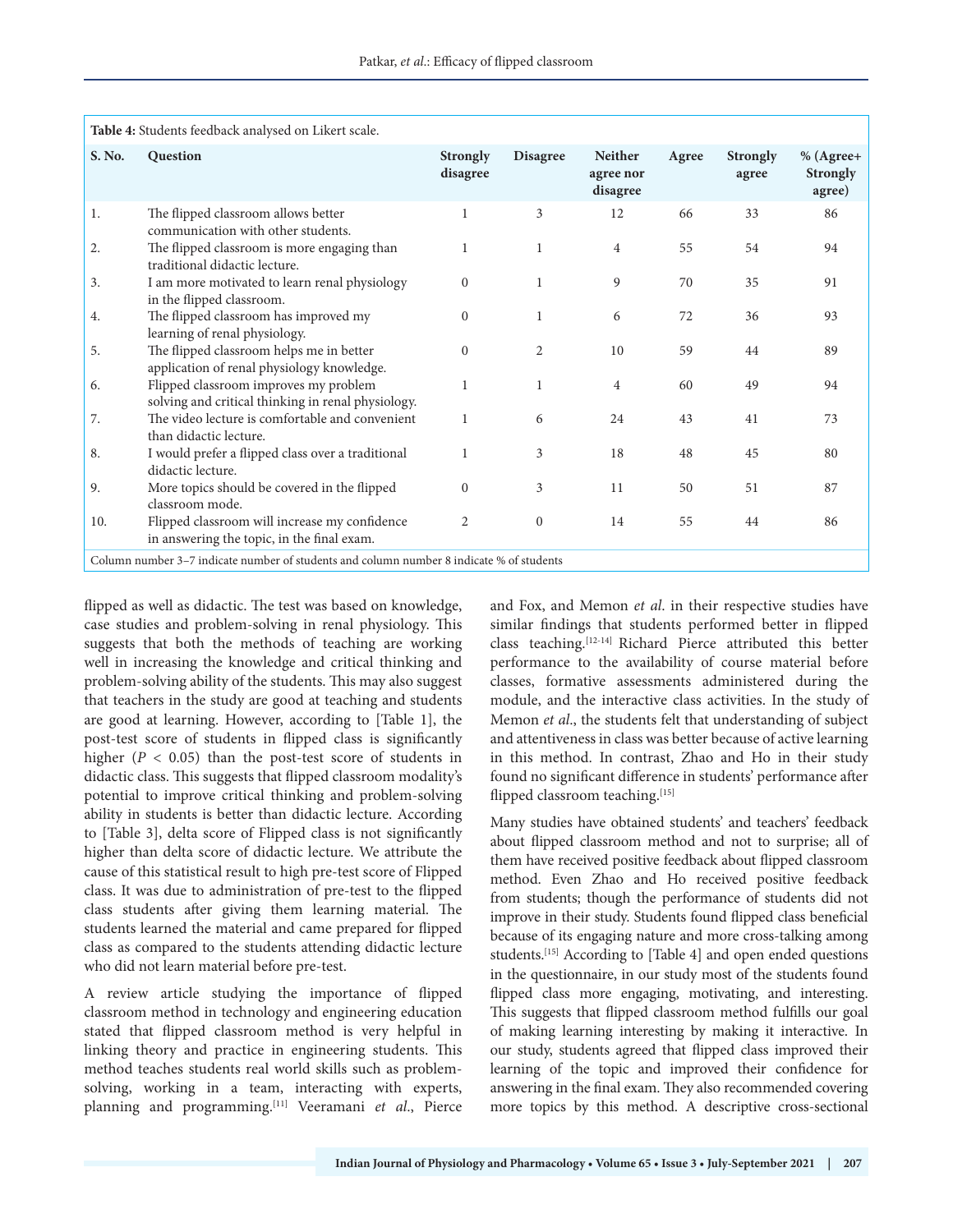study conducted on medical students in Andhra Pradesh found that students liked the flipped class method because it is more engaging than the traditional class.<sup>[16]</sup> These students found videos in their study material very interesting. But still, when asked for preference between the traditional method and flipped class method, students were confused. The probable cause of this controversy is not discussed in this study by Sreegiri *et al*. In the studies of Veeramani *et al*. and Memon *et al*., students' response to the flipped classroom structure was largely positive because flipped classroom approach was able to fulfill the learning objectives compared to didactic teaching.[12,14] Buchner in a review article stated that students are satisfied with this method because of immediate feedback of their performance.<sup>[11]</sup>

Szparagowski in his project on flipped classroom mentioned some notes by students.<sup>[17]</sup> In this, students mentioned some benefits of the flipped classroom like, it is not as time consuming as normal homework. They can study the videos at their own pace. They mentioned that it is a useful method of teaching because they can click on other links and get help and it introduces the topic before learning about it in class. In our study also students liked flipped class because of its interactive nature and application-based discussion. They also found it convenient to learn recorded lectures and videos at their own pace at home. In a study by Nouri, low achievers significantly reported more positively as compared to high achievers about the use of video as a learning tool and their perceived increased learning.<sup>[18]</sup>

In our study, we asked for suggestions from students for further improvement in the delivery of flipped classroom method. These suggestions will surely help us to improve on the conduction of flipped class. The majority of students suggested that more time should be given for discussion during flipped class and for preparation before class. They suggested of keeping the topic of discussion small. They also suggested making smaller groups of students for case discussion. One technical aspect they wanted to improve the sound quality of recorded lecture video. Szparagowski in his study received comments from students on the weakness of flipped classroom method that sometimes videos do not load if the internet is bad.[17].Furthermore, some students felt that learning something that was not taught in class was not liked by them initially. Park *et al*. in their study based on teachers' experience in flipped class teaching found certain hurdles in flipped classroom method.<sup>[19]</sup> Some students do not prepare for lecture materials. Some students do not participate in questions and discussions. There are difficulties in classroom preparation for teachers such as case questions, quizzes, teambased learning, and creating the classroom environment. They suggested that teachers have to be properly trained for conducting the flipped class. The teachers also should be motivated and need support from the institution.

Buchner in his study mentioned one advantage of this method for teachers that the diversity of teaching methods keeps their interest in the topic high even if repeating it semester after semester.[11] In our study, teachers who worked on flipped class had a view that the preparation for flipped class takes more time and effort by teachers. Furthermore, more efforts are required by teachers to make all students actively participate during discussions. However, it gives more satisfaction to conduct a flipped class. Similarly, Dong in their study mentioned teachers' view that this teaching mode helps to make full use of the classroom time and resources and improves the classroom teaching efficiency.[20] Sattar *et al*. also got the teacher's positive feedback about their satisfaction.<sup>[21]</sup>

Mclaughlin *et al*. in their article about the experience of course redesign for pharmacy school emphasised that flipped classroom method of teaching is feasible and necessary because it empowers students to develop higher-order cognitive skills and to engage them in meaningful learning. Thus, it will ultimately improve the delivery of health care.<sup>[22]</sup>

# **CONCLUSION**

Clinical application-based topics in physiology should be regularly taught in the form of flipped classroom method because the flipped classroom method is an effective teaching-learning method when compared with didactic lecture, most of the students want more topics to be taught by this method and the teachers are also more satisfied by this method.

# **Limitations of study**

Whether all the students studied the material provided for flipped class before attending the class could not be tracked. Furthermore, students' attendance for both the classes' pretests and post-tests could not be controlled. Including a large number of students in the study would have helped to extend the validity of the study to a big class of a large number of students. More time should have been allotted for the discussion of cases in smaller groups of students. Flipped class intervention should be over a period of the semester to test validity and feasibility in our institutional setup. This will be the further scope of the study.

## **Acknowledgments**

We would like to thank our students for actively participating in this study and giving their true feedback. We would also like to thank our departmental faculty who helped us carry out this project. We are grateful to Dr. Rohini Bhadre (FAIMER faculty, GSMC) and entire FAIMER family who helped to improve this project by giving their valuable suggestions.